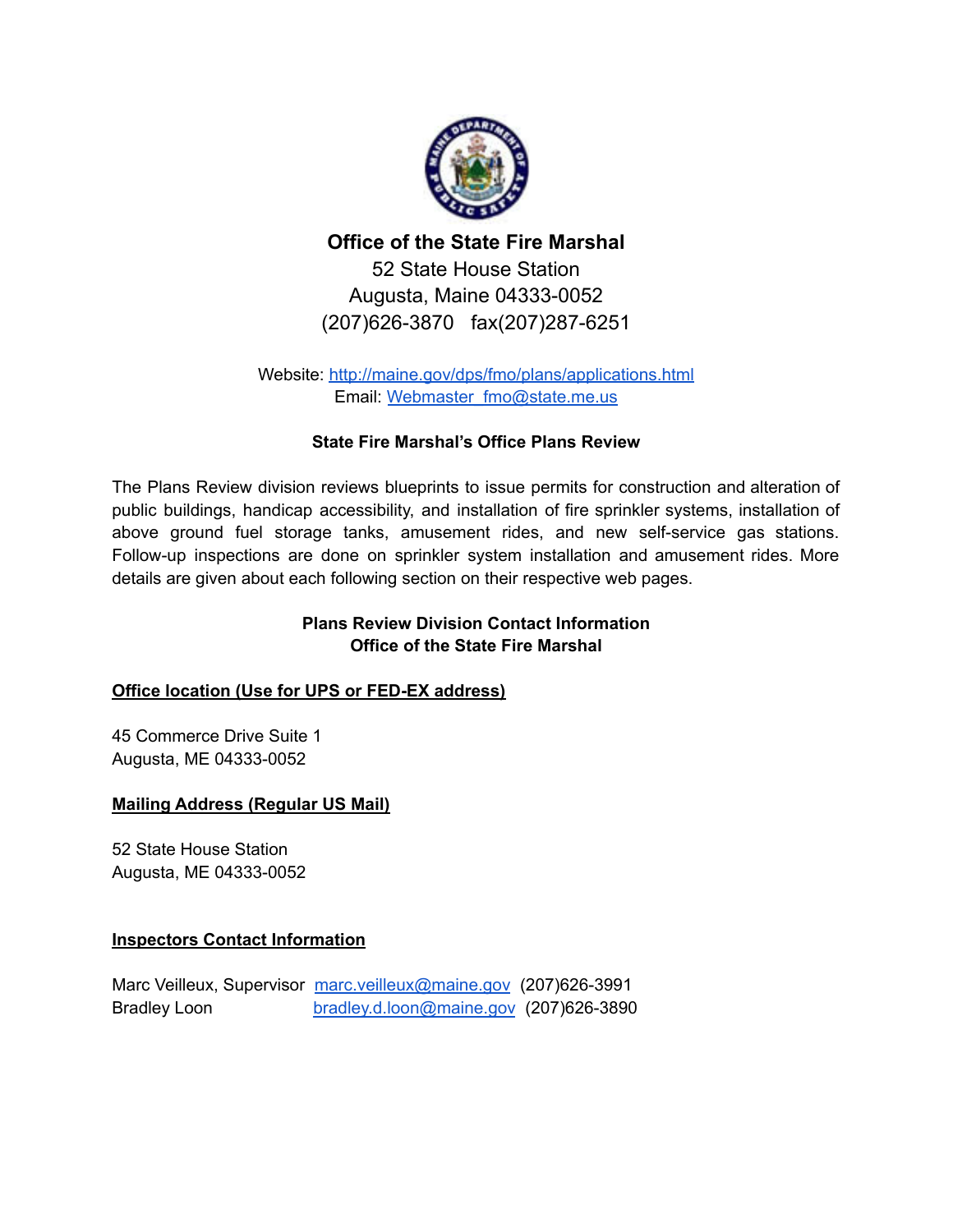#### **About Construction Permits**

No property owner, agent, or representative of the owner may construct, alter, or change the use of any structure to become a public building without first obtaining a permit from the Commissioner of Public Safety. A request for a permit shall be accompanied by a true copy, (an accurate representation by dimensioned plans and specifications of the final construction documents), of the plans and specifications for that construction, reconstruction, or change of use. The Commissioner shall issue a permit only if the plans comply with statutes and lawful regulations promulgated to reduce fire hazards.

The term "public building" shall include any building or structure constructed, operated or maintained for use by the general public, which shall include, but not be limited to, all buildings or portions of buildings used for a schoolhouse, hospital, convalescent home, nursing or boarding home to be licensed by the Department of Human Services, Division of Licensing and Certification: theater or other place of public assembly, mercantile occupancy over 3,000 square feet, hotel, or business occupancy of two or more stories or any building to be state owned or operated.

State of Maine Laws for the Fire Service may be referenced at Fire Service Laws.

**Construction Permits are required for public buildings,** whether it is new construction, renovation work affecting fire safety elements, or change of use. The construction permit will be required regardless of the project cost. The list of "public buildings" below is not all-inclusive. Please call (207)626-3880 if you are not certain whether or not your project will require a construction permit from the State.

**Education:** Occupancies such as schools, and day care centers (more than 12 children).

**Health Care:** Occupancies such as hospitals, convalescent homes, nursing homes, ambulatory care centers, and board and care facilities.

**Places of Assembly:** Such as auditoriums, bowling lanes, churches, conference rooms, courtrooms, dance halls, drinking establishments, exhibition halls, gymnasiums, libraries, theaters, passenger terminals, pool rooms, recreational facilities, piers, restaurants, auction halls, and skating rinks.

**Mercantile:** Occupancies such as shopping centers, department stores, auction rooms and supermarkets.

- Class A 30,000 square feet plus, or 3 stories
- Cass B 3,000 to 29,000 square feet, or 2 stories

**Hotel, Motel and Dormitory:** Occupancies two or more stories; more than 16 accommodations.

**Lodging or Rooming:** Occupancies providing more than 3 but not more than 16 accommodations. (Accommodation means the sleeping area for one person. A double bed or